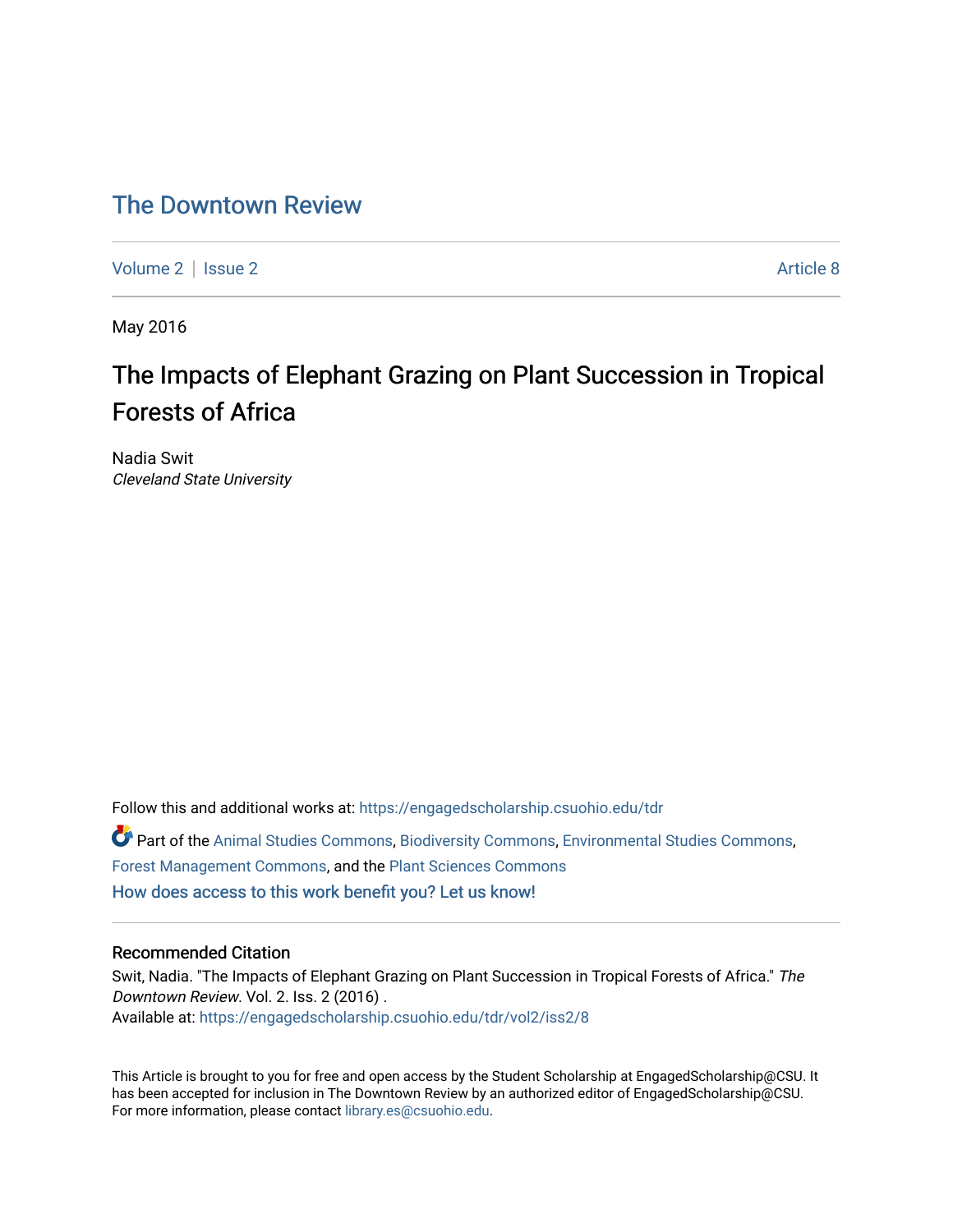## **INTRODUCTION**

Community structure within an environment is timely and dynamic, changing in response to environmental conditions and causing a shift in species dominance and diversity. The term "succession" is used to describe this temporal change in community structure, and the rate of succession can be influenced by the level of environmental disturbance as species fight to establish themselves in a reviving environment. In this manner, species diversity is also affected by the ability and success of organisms capable enough to carve out a niche for themselves within an environment's changing habitat and community. However, succession can also be arrested as continual disturbance prohibits change and suppresses species establishment. Causes of arrested succession can be due to physical changes in the environment, or even actions by animals. For example, continual browsing by species can influence or reshape plant communities in an ecosystem.

One dramatic example is the affect that African elephants (*Loxodonta africana*) are having on the tropical forests in national park areas in Uganda and Tanzania. As the elephants are being confined to protected areas, their abundance within these locations are also increasing. Although this situation cannot be avoided due to the elephants' endangered status, it also is causing detrimental circumstances in terms of biodiversity conservation. In terms of foraging behaviors, elephants can cause serious damage to trees: small trees are oftentimes pushed over or uprooted and killed, while larger trees can be debarked or have their branches snapped or removed, reducing survival rates (Omeja et al. 2014, Ssali et al. 2012). Although elephants are considered unspecialized feeders, some plant species appear to be preferred in forests and woodlands, which has serious implications for habitat composition and dynamics (Ssali et al., 2012).

Elephant impact is thus amplified due to their increase in population. Likewise, with no natural or anthropogenic forces to regulate their population, they often become overabundant in forests and savannas (Ssali et al., 2012). This selectivity may disadvantage some tree species over others, and can differ between forests in different parks. In the following review, four separate case studies are being addressed to evaluate the environmental impacts elephants have on natural park ecosystems. Research studies were conducted in three different national parks, including Lake Manyara National Park, Tanzania ('Manyara'), Bwindi Impenetrable Forest National Park, Uganda ('Bwindi'), and Kibale National Park, Uganda ('Kibale'). Although these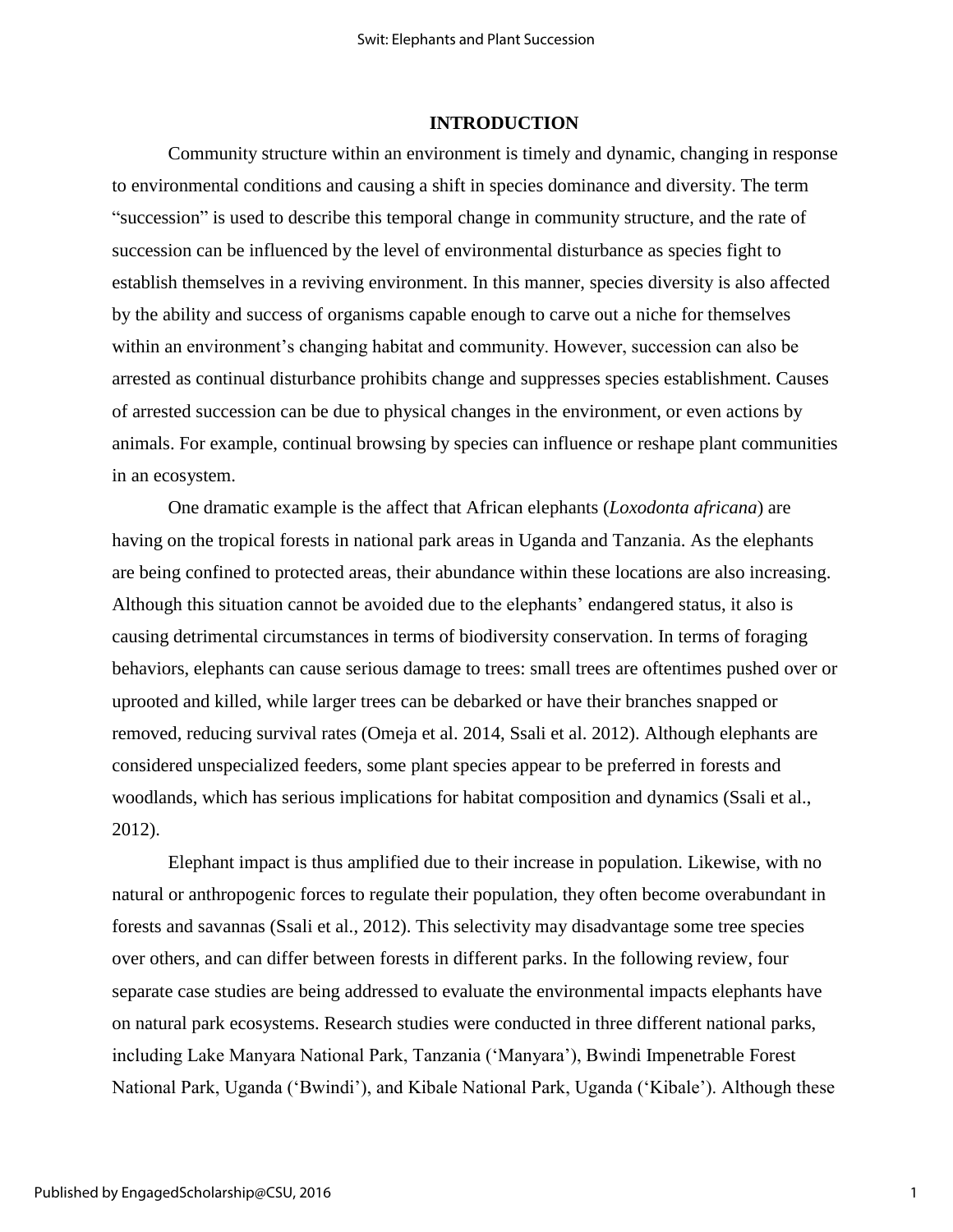studies were completed in different areas in Eastern Africa and within different time frames, the impacts caused by elephants are similar..

### **FORAGING ON FOREST COMMUNITIES**

## *BWINDI IMPENETRABLE FOREST NATIONAL PARK*

In both Kibale and Bwindi, elephant population density was determined by trails that were clearly distinguished within the dense herbaceous undergrowth. Series of plots were established in order to evaluate the damage caused by elephants while browsing. In the study conducted at Bwindi (Ssali et al. 2012), an analysis of vegetation density was determined by using GIS database references and calculating a "preference ratio" (PR) of each species. General linear models were generated to predict the probability of stems being damaged. Four areas of the park were monitored as elephants were known to be frequently inhabiting those regions. These included the Bamboo forest, the forest near Mubwindi Swamp, the forest near the Nshongi River, and the forest between the Bamboo forest and Mubwindi Swamp. Focusing on these areas resulted in 122 sample plots. Tree and shrub species that were impacted by elephant foraging were determined by tusk marks, broken branches, and toppled vegetation. Physical characteristics of the four sites were also taken into account when generating the models. The results indicated larger trees were more likely to be debarked, whereas smaller trees were more frequently toppled or had branches broken (Ssali et al. 2012). Additionally, elephant damage was more common in open areas rather than closed, dense, heavily-forested areas. These open areas also contained vigorous pioneer growth, which can prevent slow growing tree species from establishing themselves in the region and effectively changes elephant diet there (Ssali et al. 2012).

Increase in pioneer growth could be due to the area already being disturbed, and as the elephants frequent the area for foraging, tree species that are fast-growing and damage tolerant would most likely dominate – which in turn could also cause the elephants to favor the area for the quicker rate of tree regrowth. However, the study in Bwindi showed that elephants did not prefer the pioneer tree species despite the aforementioned reasons, instead favoring midsuccessional species. This preference created a selective disadvantage for these species, which included *Newtonia buchananii*, *Myrianthus holstii* and *Chrystophyllum albidum* (Ssali et al. 2012). The elephants' selection would then benefit other early and late-successional species.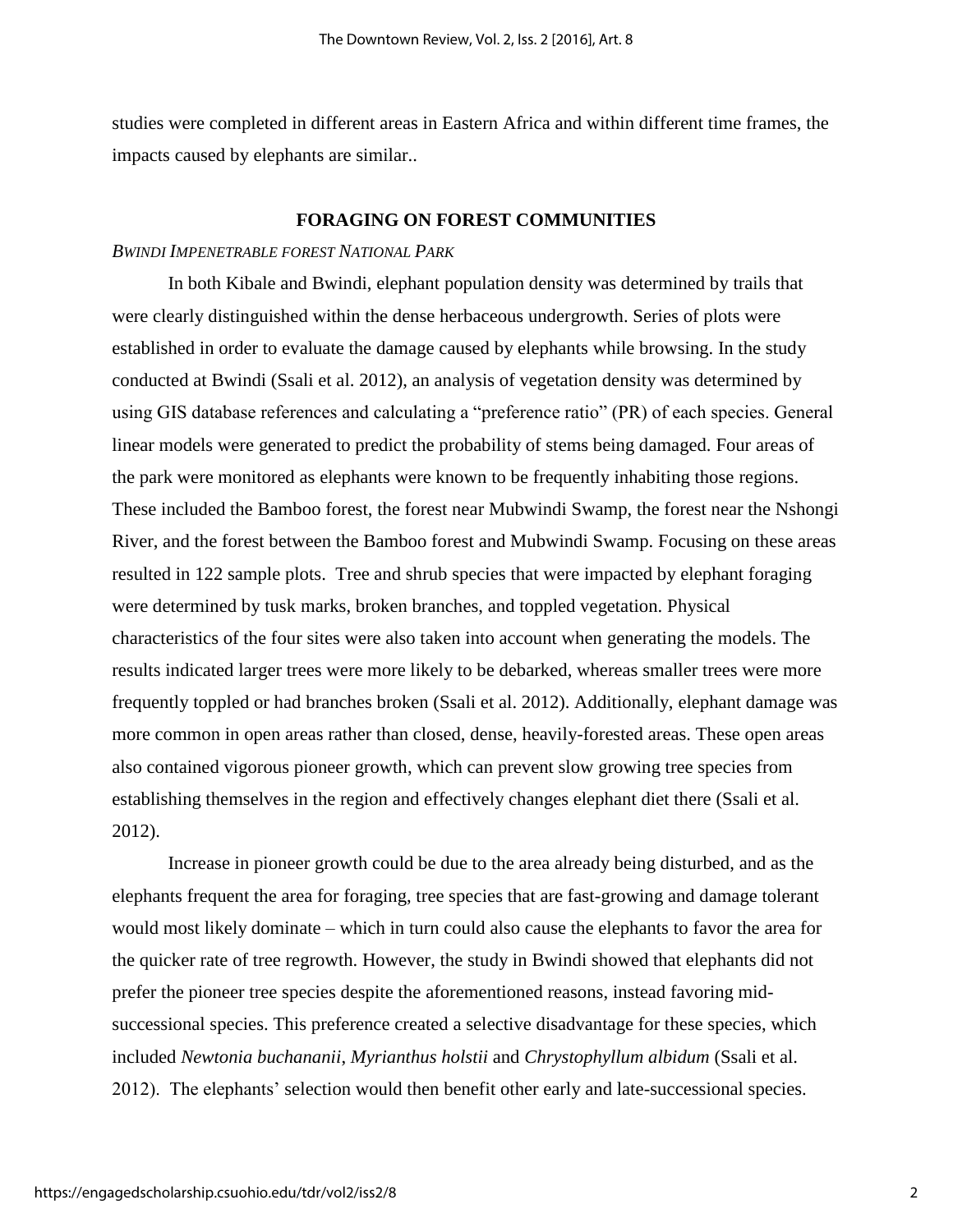However, it has also been noted that other interactions between animals and the environment can influence tree selectivity. Furthermore, as elephants promote more open areas due to their foraging habits, they influence vegetation and micro-habitats in the forest. As pioneer tree species are benefitting the most from elephant grazing, this in turn creates more open habitats that are conducive for other animals, including mountain gorillas (Ssali et al. 2012). However, increasing elephant density can also increase damage and competition for food sources. Similarly, as most mid-successional species are the least tolerant of damage caused by elephants, these species can be depleted in habitats frequented by elephants (Ssali et al. 2012). This selection can also stop the regrowth of the forest as only some species are able to tolerate elephant disturbance, causing the area to be dominated by shrubs and grasses.



**Figures 1 & 2**. African Elephants consuming browse material at Bwindi Impenetrable Forest National Park (WICE, n.d.a, n.d.b)

## *KIBALE NATIONAL PARK*

Kibale also witnessed the growing dominance of shrubs and grasses. While the elephants in this park have not become more selective foragers, like the elephants in Bwindi, they do also favor areas that have been previously disturbed and are therefore more open. Likewise, shrubs and grasses are predominant over tree species.

Similar to the case in Bwindi, the study in Kibale (Omeja et al. 2014) was also conducted in the field by walking elephant trails to determine their density. Vegetation plots were evaluated with trees, shrubs, grasses, and ferns inventoried in the Kanywara area of the park, with their various numbers being calculated using records from 1989 when permanent vegetation plots were established. Diet plots were also created within these vegetation areas as tree species were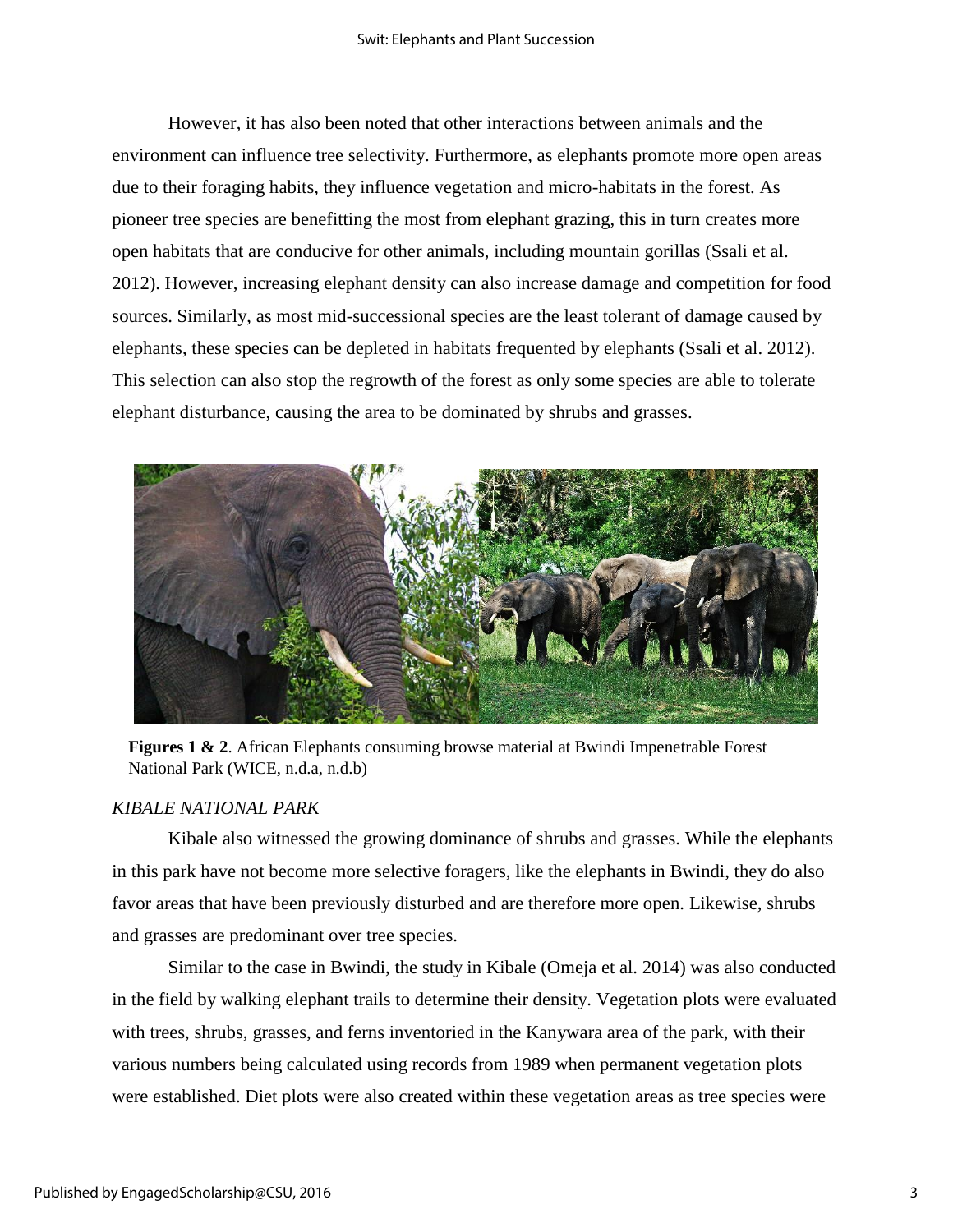identified as being fed upon or damaged the most often. Tree damage was described according to a numerical scale, and tree species preference was also correlated with elephant population change in order to determine possible population decline. Despite the prediction that more favored plant species would decline at an annualized rate, study results showed that the abundance of preferred elephant foods did not decline between 1989 and 2013 (Omeja et al. 2014). This could indicate that the tree species are a good nutrient source in elephant diet, but actually this preferred food species would last as long as the elephant community does not exceed a certain threshold. Likewise, other environmental factors can influence the tree community in Kibale, which can mask the effects of the influence of the elephants.

Similar assumption in the Bwindi study, in Kibale it was thought that trees capable of resprouting and regenerate quickly after foraging would be preferred by the elephants. However, the results indicated that elephants are feeding more on the vegetative undergrowth more abundant in these areas. By feeding on the herbs and grasses that colonize disturbed areas, elephants are also preventing the forest from recovering after disturbance, and therefore maintaining areas in a state of arrested succession (Omeja et al. 2014). Likewise, seed dispersal by elephants through their fecal matter can also influence the distribution and abundancy of these plant species.

#### **DECLINE IN** *ACACIA* **WOODLAND**

## *LAKE MANYARA NATIONAL PARK*

In contrast to the Bwindi and Kibale studies, the Manyara study was more concerned with a particular tree species than the overall forest community. While forest density estimates would indicate the level of succession and its relation to elephants, *Acacia* woodland was assessed using the point-centered quarter method (Vessey-Fitzgerald 1972). The woodland also has a three-tiered structure, indicating tree maturity and distribution, and regeneration was shown to be influenced by tree proximity, with grouping decreasing the impact of browsing and animal hazards. Likewise, grazing by animals reduces the amount of grass by trees, influencing young *Acacia* plant survival and reducing fire hazards for the plants (Vessey-Fitzgerald 1972). However, if grazing is excessive, death can result for the tree. Shrub density was also shown to increase as mature *Acacia* are eliminated due to foraging.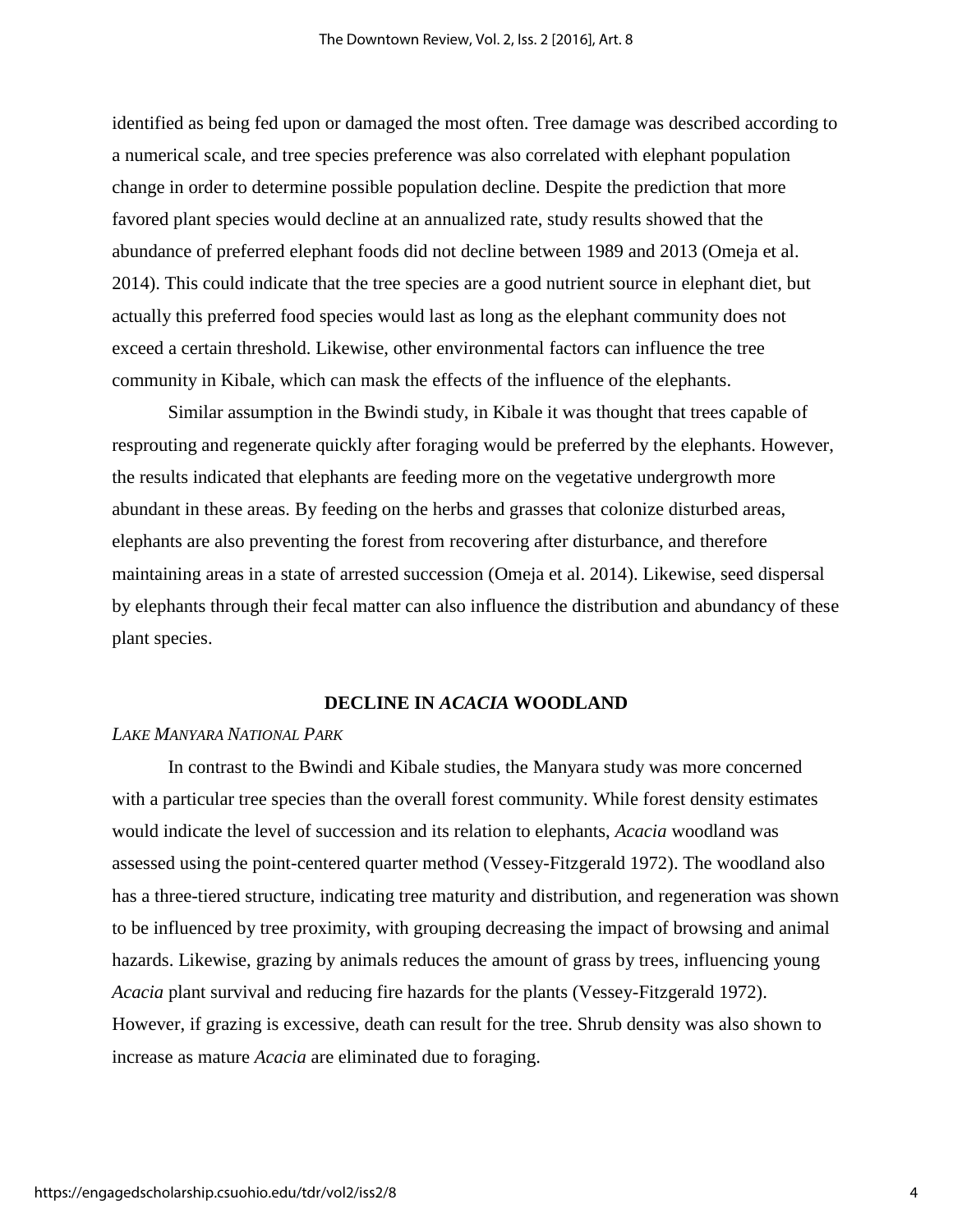Once again, these results indicate that elephants are more abundant in open areas rather than heavily forested ones. The Manyara study also states that the decrease in *Acacia* is beneficial as it increases undergrowth diversity (Vessey-Fitzgerald 1972). However, the importance of *Acacia* being able to regenerate is also crucial to ascertain possible detrimental effects of elephant browsing.

## **CONCLUSIONS**

While the conclusions about the relative status of elephants and food preferences differ between each study, it is apparent that plant communities are influenced by the foraging habits elephants develop within and around the forests. The relationship between the various plants and the local elephant communities are dynamic and can depend on multiple factors. Elephants' population density, the trees' susceptibility and recovery rate, and the time scale in which the damage occurs all influence forest succession (Omeja et al. 2014). While elephants do affect the composition of a forest, they do not affect old growth forests as strongly. Meanwhile, regeneration in disturbed areas is inhibited, which most often include dense overgrowth rather than an abundance in tree species (Omeja et al. 2014).

Additionally, since elephants are overabundant in areas of national parks, they have limited space within the forest they occupy. This will also affect succession as they are frequently present in these areas. Elephant numbers are still recovering from poaching and culling, which presents issues as there is not a known equilibrium state at which elephant abundance can exist in an area. Therefore, many parks are maintaining long-term studies to understand how changes in elephant population are influencing habitat and community structure, and the implications this has for conservation efforts.